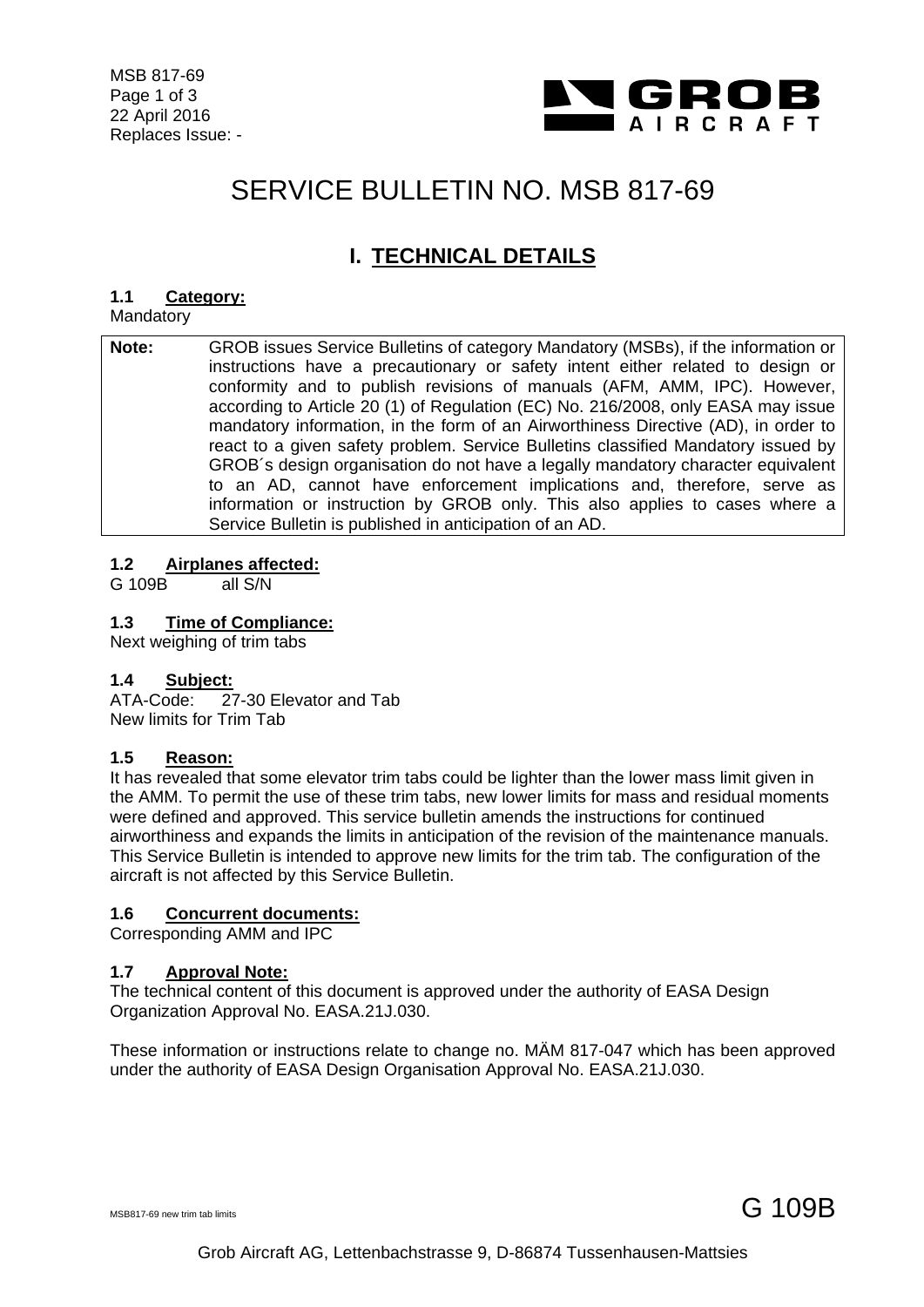MSB 817-69 Page 2 of 3 22 April 2016 Replaces Issue: -



#### **1.8 Accomplishment/ Instructions**

1.8.1 After repainting or repairing use caution not to exceed the following residual moments and weights:

|                              | <b>Residual Moment</b><br>[kgcm] |       | <b>Residual Moment</b><br>[ft.lbs] |      | Weight<br>[kg] |      | Weight<br>[lbs] |       |
|------------------------------|----------------------------------|-------|------------------------------------|------|----------------|------|-----------------|-------|
|                              | Min.                             | Max.  | Min.                               | Max. | Min.           | Max. | Min.            | Max.  |
| Elevator<br>(incl. Trim tab) | 36,63                            | 44.77 | 2.65                               | 3.23 | 4,68           | 5,72 | 10.31           | 12.61 |
| Trim tab                     | 1,065                            | 2,31  | 0.077                              | 0.17 | 0,355          | 0,58 | 0.782           | 1.27  |

#### **1.9 Repetitive Actions**

N/A

### **II. PLANNING INFORMATION**

- **2.1 Weight and CG**
- N/A
- **2.2 Material and Availability**
- N/A
- **2.3 Special Tools**
- N/A
- **2.4 Labor costs**
- N/A
- **2.5 Reference documents**
- N/A
- **2.6 Credit**
- N/A